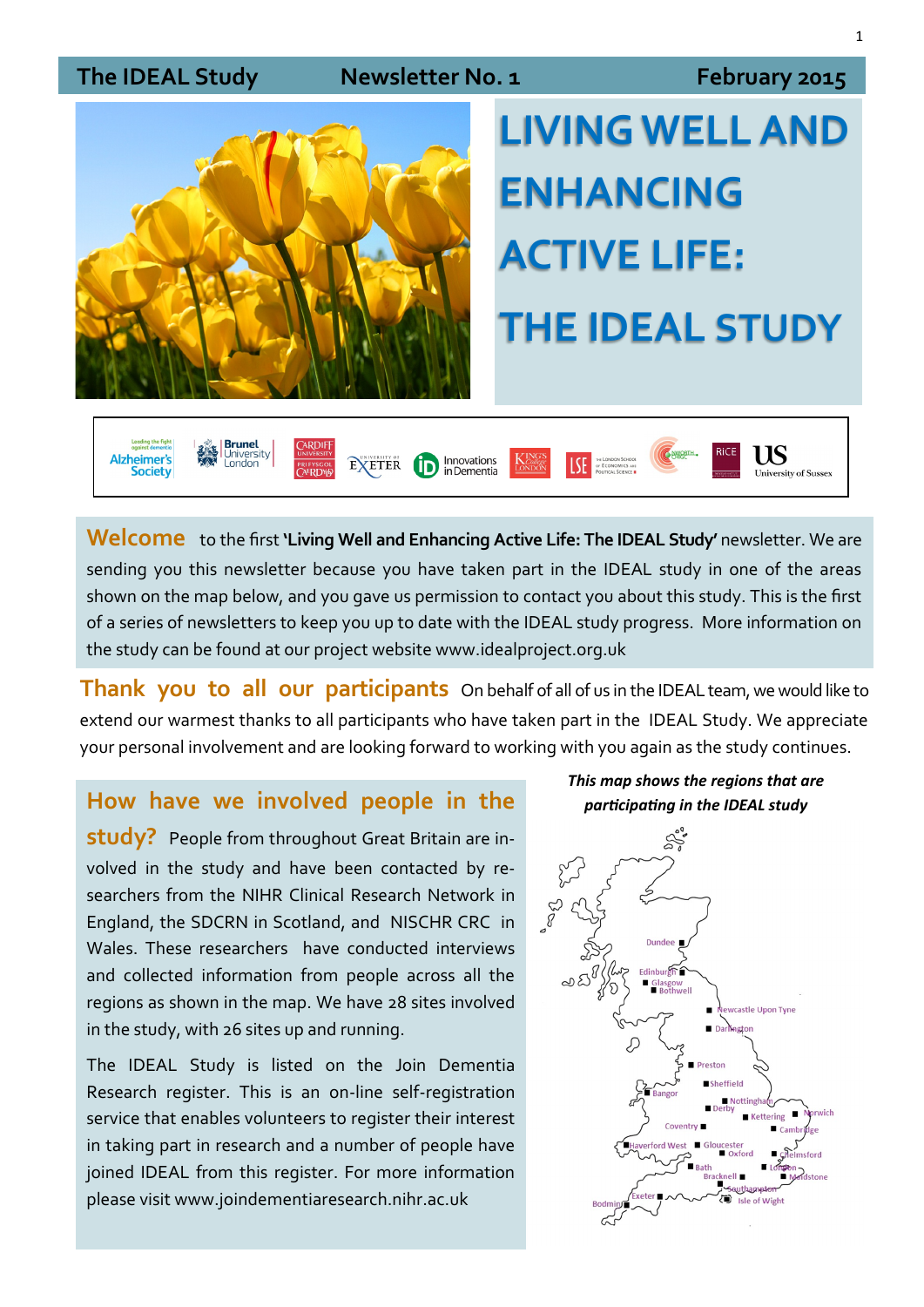## **Recruitment update**

The IDEAL Study started to invite people to take part in August 2014.

We aim to recruit 1500 participants and at least 1000 relatives/friends.

We are very pleased to report that we have recruited 365 participants and 325 relatives/friends up to January 2015.



# **How have people felt about taking part?**

Some people who have taken part have provided some nice feedback on the study:

*"Very enjoyable - provided me with a greater insight into the future and what it may hold"*

*"The project is thought provoking and enjoyable. Hope this will help others. Very interesting, made daughter and mother talk about things they had not done before 'opened our eyes' "*

*"Found the experience very interesting. Good research project that may help people in the future"*

*"I am happy to be taking part. It has heightened my awareness of our circumstances. I hope there will be positive outcomes from this research for future provision"*

*"Happy to contribute and help other people"*

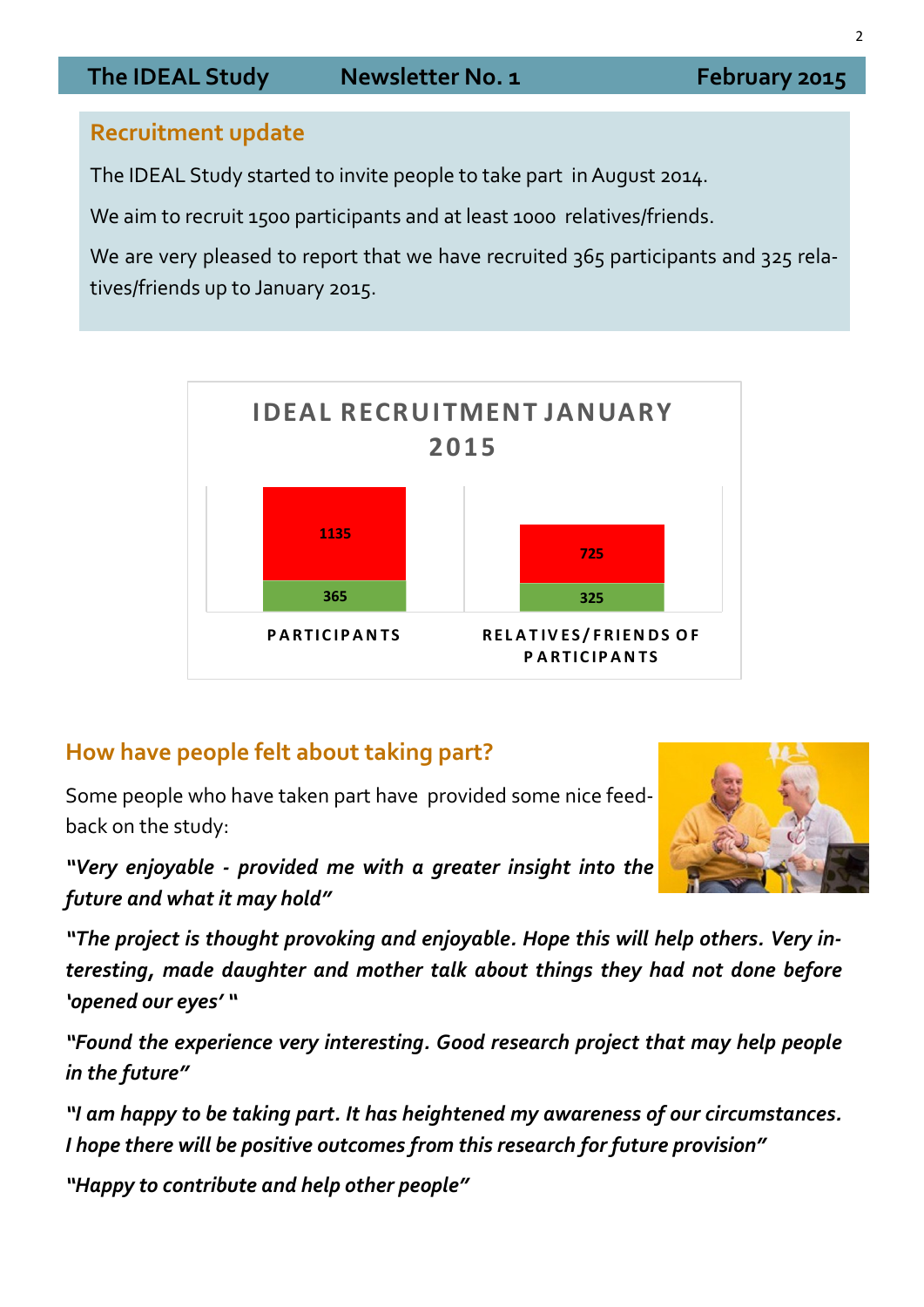**RESEARCH SITE HIGHLIGHT** we would like to share the experience of one of the research teams involved in the study: **RICE - Research Institute For The Care Of Older People based in BATH.** Dr Krist Noonan – Local Principal Investigator for Bath and North East Somerset writes:

The IDEAL study opened at the RICE centre in Bath in August 2014 and since this time we have recruited 18 couples into the project. The scope of the project has allowed us to involve people who have not been eligible to take part in other studies. At Bath the study is led by the psychology team at the RICE centre, but the Clinical Research Network of the West of England have been instrumental in supporting recruitment and ensuring that we are able to offer this study to as many people as possible. Our colleagues in local NHS trusts – The Royal United Hospital, Avon and Wiltshire Mental Health Partnership and North Bristol NHS Trust – have also been very supportive of this project and have allowed us to reach out to participants in the broader southwest area.

Many of our participants have commented that the opportunity to be able to voice their opinions on a diverse range of topics related to the dementia journey has been very rewarding and we are sure that the knowledge obtained from this process will be directly relevant to informing future healthcare policy.



## **Advisory Group and Network**

We have formed an advisory network of participants and their relatives/friends called the Action on Living Well: Asking You (ALWAYS) group. Members of the group have advised us on the visits to participants, reviewed the questions we ask and also provided information to help train the researchers. We will continue to work with the group to help shape the project during 2015.

We have also formed an Project Advisory of independent members, including health professionals and service providers and members of the ALWAYS group. The group will meet twice year and will provide advice to the research team .